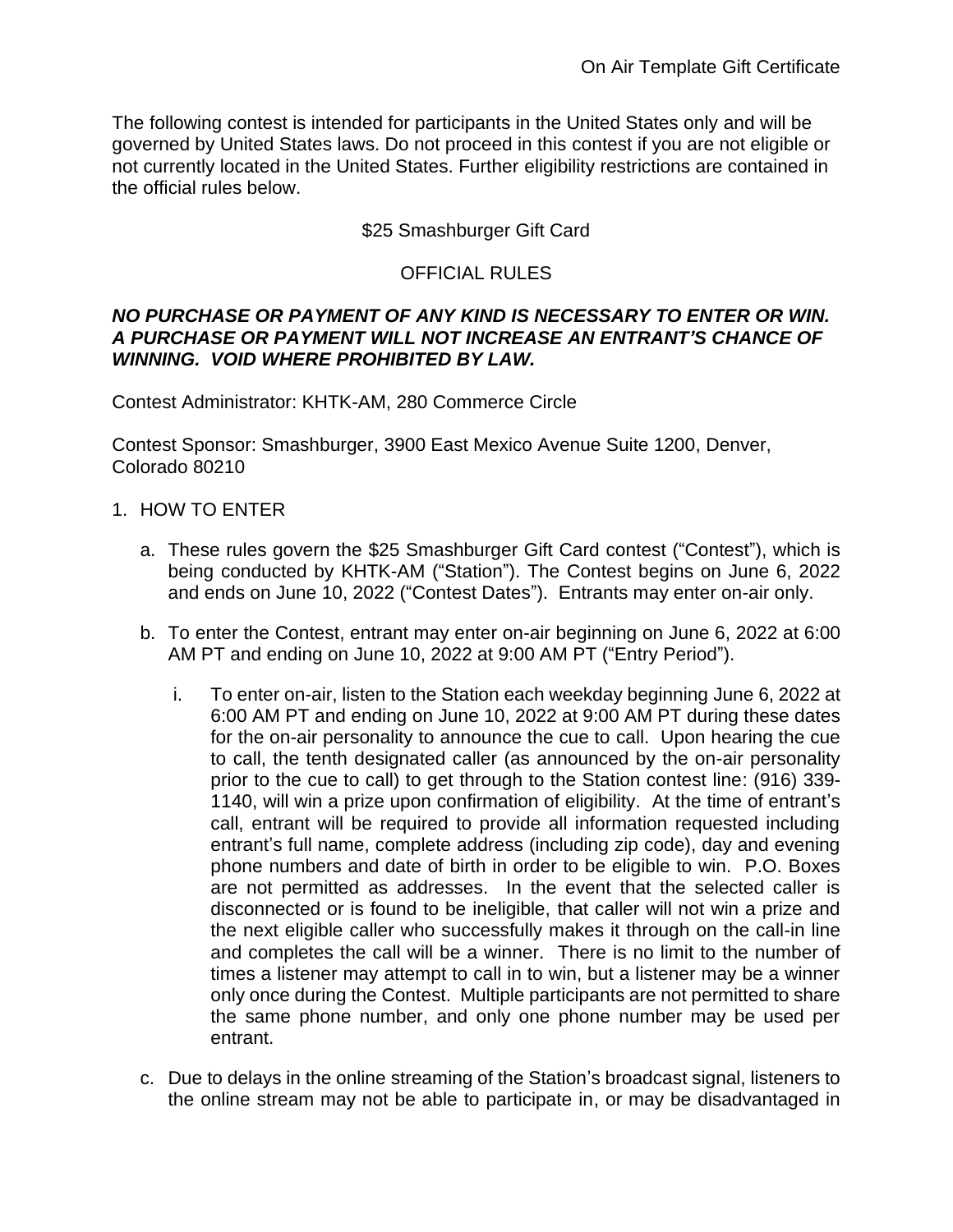participating in, the Contest. Entrants should not rely on streamed broadcasts and are encouraged to listen to the Station on-air versus online. The Station is not responsible for any disadvantages or losses that result from online streaming delays of any nature, nor is station otherwise responsible for any delays in online streaming.

- d. Only one (1) entry per person is permitted. There will be up to a total of five (5) winner(s) selected in the Contest.
- e. All entries must be received by the end of the Entry Period.
- 2. ELIGIBILITY RESTRICTIONS
	- a. The Contest is open to all persons who are legal U.S. residents of the state of CA, eighteen (18) years of age or older, and who reside in the Sacramento Metropolitan area as defined by Nielsen; this includes Yolo, Sacramento, Sutter, Nevada, Placer, and El Dorado Counties. Void where prohibited or restricted by law.
	- b. The following individuals are NOT eligible to enter Station contests at any time, even if such individuals meet the age and residency requirements above: (1) Any employees (i.e., full-time, part-time and/or temporary employees) of the Station, Bonneville International Corporation, other area radio stations, Contest Sponsor, of any advertising and promotion agencies, and/or of the respective parent entities, subsidiaries, affiliated companies of each; (2) Any immediate family members of such employees, including without limitation current and/or ex-spouses, parents, grandparents, children, grandchildren, siblings, in-laws, and/or steps in any of the foregoing categories; and (3) Any other individual legally residing in the same household (i.e., at the same address) of such employees, including without limitation roommates, housemates, significant others, and partners.
	- c. Unless the Station otherwise specifies, persons who have previously won a prize (cash, services, merchandise) from a contest or Station event from any of the Bonneville International Radio Stations are subject to the following restrictions: Persons who have won a prize valued up to \$100 in the thirty (30) days prior to June 6, 2022 are not eligible to participate. Persons who have won a prize valued between \$101 and \$499 in the ninety (90) days prior to June 6, 2022 are not eligible to participate. Persons who have won a prize valued between \$500 and \$999 in the six (6) months prior to June 6, 2022 are not eligible to participate. Persons who have won a prize valued at \$1,000 or more in the twelve (12) months prior to June 6, 2022 are not eligible to participate. These restrictions also apply to immediate household members of contest or prize winners.
	- d. To claim a prize, the winner(s) must provide valid government-issued photo identification and provide their complete address, date of birth and phone number, and Social Security Number.
	- e. Entrants are required to provide truthful information and the Station will reject and delete any entry that it discovers to be false or fraudulent. The Station will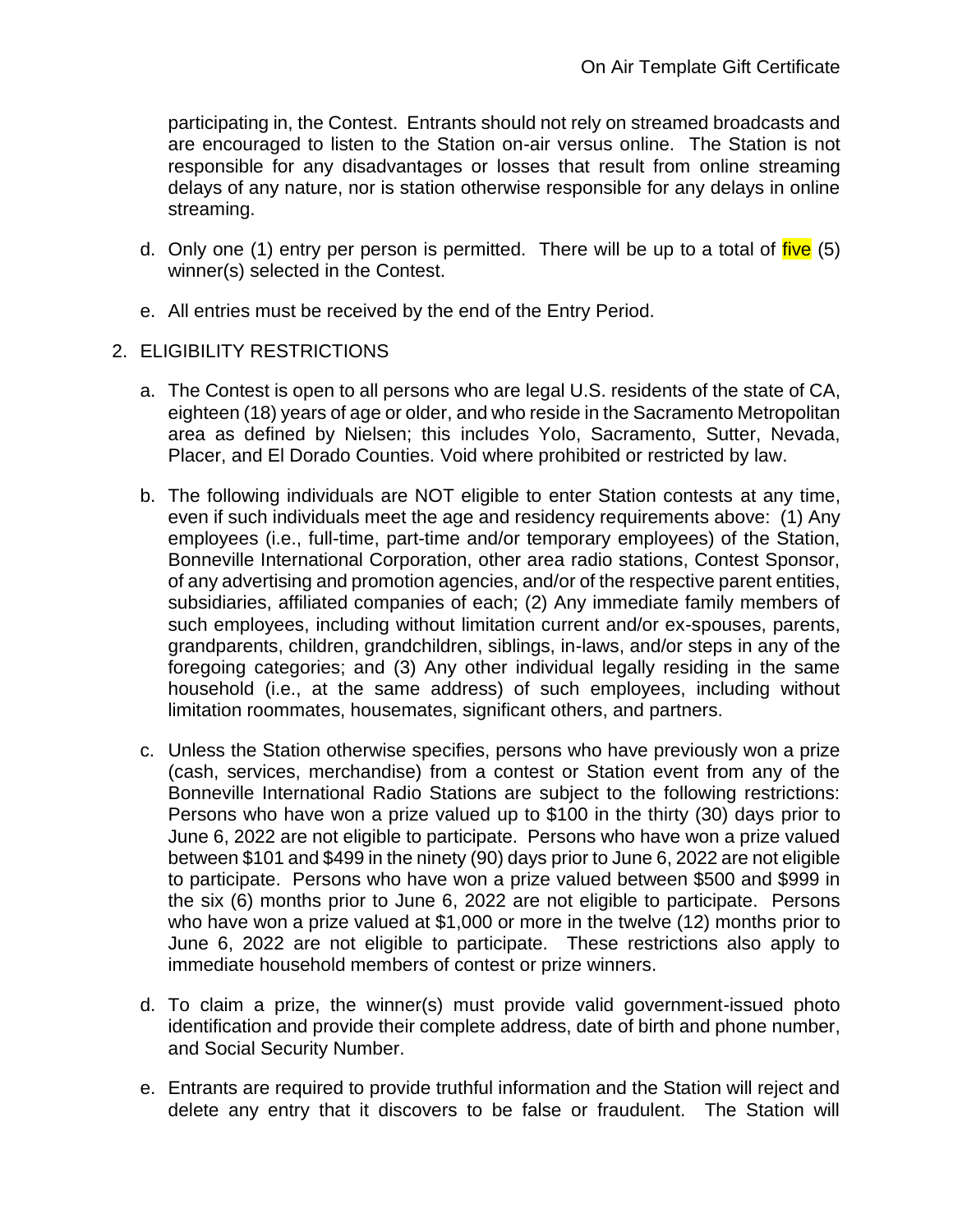disqualify any entrant who does not meet the eligibility requirements and will also delete any entry as required by law.

f. This Contest is subject to all applicable federal, state and local laws and regulations. By participating, entrant agrees to comply with these Official Rules and the decisions of the Station, which are final and binding in all respects.

## 3. PRIZES

- a. Five (5) prize(s) will be awarded. Each prize consists of one (1) gift certificate(s)/card(s) ("certificate") to Smashburger located in the Sacramentoarea. Gift certificate expires on December 31, 2022. The Approximate Retail Value ("ARV") of the prize(s) is \$25. Transportation costs are excluded in the given price. The winner(s) will be solely responsible for all taxes and all other fees and expenses not specified herein associated with the receipt and use of the prize(s). Prizes are valid only on the date(s) printed on the gift certificate, and they are not refundable or transferable, may not be sold to a third party, and may not be substituted or exchanged for cash or credit at any time, nor will they be replaced if lost or stolen. The Station, in its sole discretion, reserves the right to deny entry to or to remove the winner(s) and/or guest(s) if either engages in disruptive behavior or in a manner with intent to annoy, abuse, threaten or harass any other person at the prize related event(s). The gift certificate will be subject to the terms and conditions as set forth by its issuer. Gift certificates are not refundable or transferable and may not be substituted or exchanged for cash or credit at any time, nor will they be replaced if lost or stolen.
- b. All sales, prizes and other taxes, gratuities and any other incidentals associated with the prizes are the sole responsibility of the prizewinner(s). Prizes are not transferable or exchangeable and may not be substituted, except by sponsors for reasons of unavailability, in which case, a prize of equal or greater value will be awarded. The Station assumes no responsibility or liability for damages, loss, or, injury resulting from acceptance or use of the prize. The Station is not responsible for replacing gift certificates that have been awarded. The Station reserves the right, in its sole discretion, to cancel or suspend the Contest should a virus, bug, computer, or other problem beyond the control of the Station corrupt the administration, security, or proper execution of the Contest, or the Internet portion of the Contest. Decisions of the Station are final.
- c. If due to a printing, production or other error, more prizes are claimed than are intended to be awarded for any prize level, the intended prizes will be awarded in a random drawing from among all verified and validated prize claims received for that prize level. In no event will more than the stated number of prizes be awarded.

# 4. WINNER SELECTION AND NOTIFICATION

a. Decisions of the Station management with respect to the Contest are final.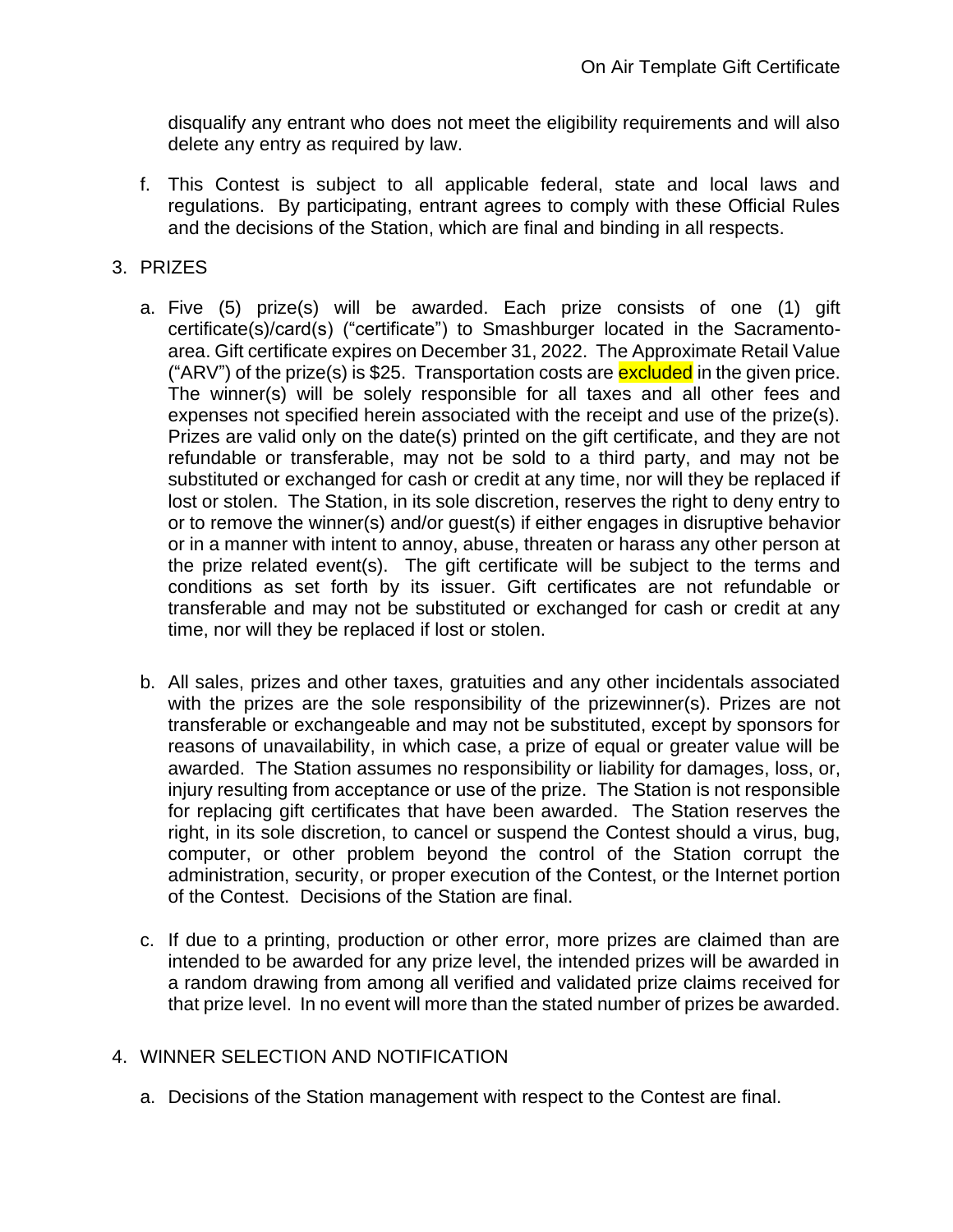- b. Five (5) winner(s) will be selected on-air as described above in Section 1 of these Official Rules.
- c. Odds of winning depend upon the number and order of eligible phone calls received for each cue to call.
- d. Winners must listen to the Station to win but do not need to be present to win. All prizes may be picked up at the office of the Station at 280 Commerce Circle between regular business hours of 8:30 a.m. 5:30 p.m. If a winner chooses to have a prize shipped, the Winner will be required to sign a release that the Station and any Released Parties (defined below) are not responsibility if the prize is late, lost, stolen, misdirected, undeliverable, or damaged during shipping. In such cases, there is no purchase necessary to enter or win, except for reasonable postage and handling fees the amount of which shall not exceed \$1.50 plus the actual cost of postage to ship the prize.
- e. Potential winner(s) will be notified of winning by telephone at the time of the drawing. Prize(s) will be awarded only upon confirmation of eligibility and completion of all requisite releases. Upon notification or notification attempt, the potential winner(s) will be required to respond to such notification attempt and must execute and return, along with the guest(s) of the winner(s), an IRS Form W-9, affidavit of acceptance, eligibility, liability, publicity release, and if applicable, Contest Sponsor liability release forms within thirty (30) days of such notification or notification attempt or prize(s) will be forfeited. If a winner has not reached the age of majority in his/her state of residence, the prize(s) will be awarded in the name of his/her parent or legal guardian. If a potential winner(s) is deemed ineligible for any reason, cannot be contacted, fails to sign and return the fullyexecuted affidavit of eligibility and/or liability/publicity release within the required time period, or if a prize or prize notification is returned as undeliverable, the potential winner forfeits the prize(s). The Station or Contest Administrator or Sponsor is not responsible for any changes in an entrant or winner's email address, phone number, mailing address or other contact information.

# 5. CONDITIONS

a. Any attempt by any entrant to obtain more than the stated number of entries by using multiple/different email addresses, identities, registrations and logins or any other methods may void that entrant's entries and that entrant may be disqualified. The use of any device to automate multiple entries is prohibited. Any use of robotic, repetitive, automatic, programmed or similar entry methods or agents (including, but not limited to, promotion entry services or proxies) will void all entries by that entrant at the Station's discretion. The Station's or its Contest Administrator's computer or telephone system is the official time keeping device for this Contest. In the event of a dispute, online entries will be deemed to have been submitted by the Authorized Account Holder. The "Authorized Account Holder" is the natural person who (i) is assigned to an email address by an internet access provider, online service provider, or other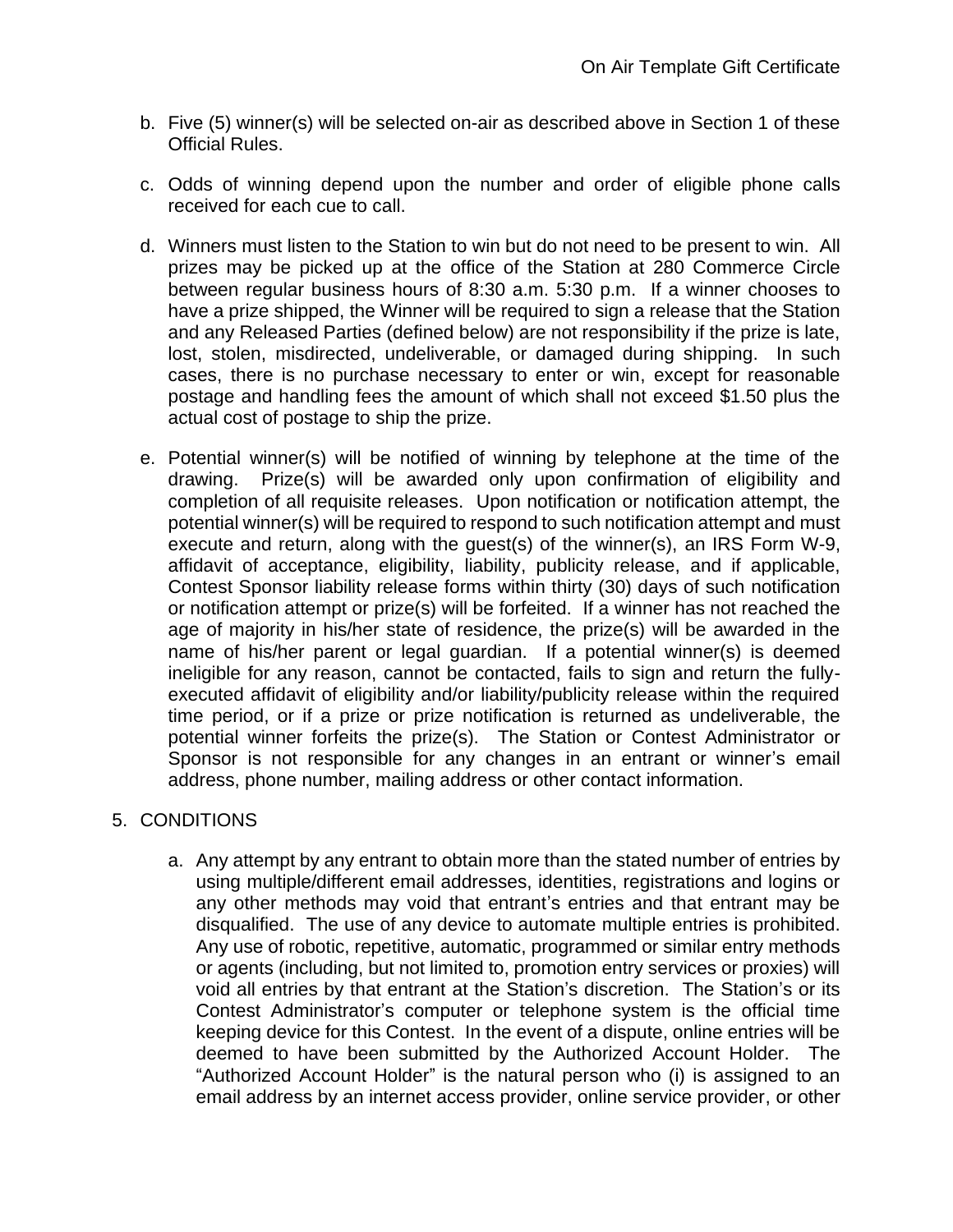organization that is responsible for assigning email addresses for the domain associated with the submitted email address, or (ii) is assigned to the mobile telephone number by a telecommunications provider, or other organization that is responsible for assigning such numbers. The Station, in its sole discretion, reserves the right to disqualify any person who it believes is tampering with the entry process or the operation of the Contest. Failure to comply with the rules of the Contest may result in an entrant's disqualification and/or forfeiture of any prize or prizes. If the Station makes a good-faith determination that an entrant has cheated or committed fraudulent activity in connection with a Contest, the Station may disqualify that entrant from entering and/or winning this and any or all future Station-administered contests and seek damages to the fullest extent permitted by law.

- b. The Station reserves the right to modify these rules for clarification or equitable purposes without materially affecting the terms and conditions of the Contest, including, without limitation, the substitution of a prize(s) of equivalent value, which will become effective upon announcement. To the extent the Station makes material changes to the terms and conditions of the Contest, any such material changes will be broadcast on the Station and/or posted on its website: khtk.com within twenty-four (24) hours of the change and periodically thereafter. If due to circumstances beyond the control of the Station, any competition or prize-related event or travel is delayed, rescheduled, postponed or cancelled, the Station reserves the right, but does not have the obligation, to cancel, terminate, suspend, or modify the Contest and shall not be required to award a substitute prize(s). If any provision of these Official Rules is irrevocably inconsistent with any provision set forth on the Contest webpage, then the provision of these Official Rules will prevail but solely to the extent of the inconsistency.
- c. Calling the Station regarding the Contest constitutes permission for the Station to tape the caller's voice and use it on the air. All telephone calls during the Contest may be taped without further permission from the caller. By entering the Contest and/or acceptance of prize(s), all entrants consent to the use of their name, photograph, likeness, biography, voice, video, entry materials, prize information (if any), or any statements made for trade, publicity, advertising, or promotional purposes, in any and all media, now known or hereafter devised, including online announcements, without limitation and without compensation, except where prohibited by law.
- d. Each winner will be required to produce identification satisfactory to the Station. For example, winner(s) will be required to sign an IRS Form W-9, affidavit of eligibility and release, including a publicity release, as prepared by the Station prior to receiving their prize. Each winner will solely be responsible for any (federal, state, or local) taxes or fees that result from the receipt and/or use of their prize and may receive an IRS Form 1099-Misc for all prizes won from the Station in any calendar year where the aggregate value of all such prizes is \$600 or more. The Contest is void where prohibited by law. Failure to comply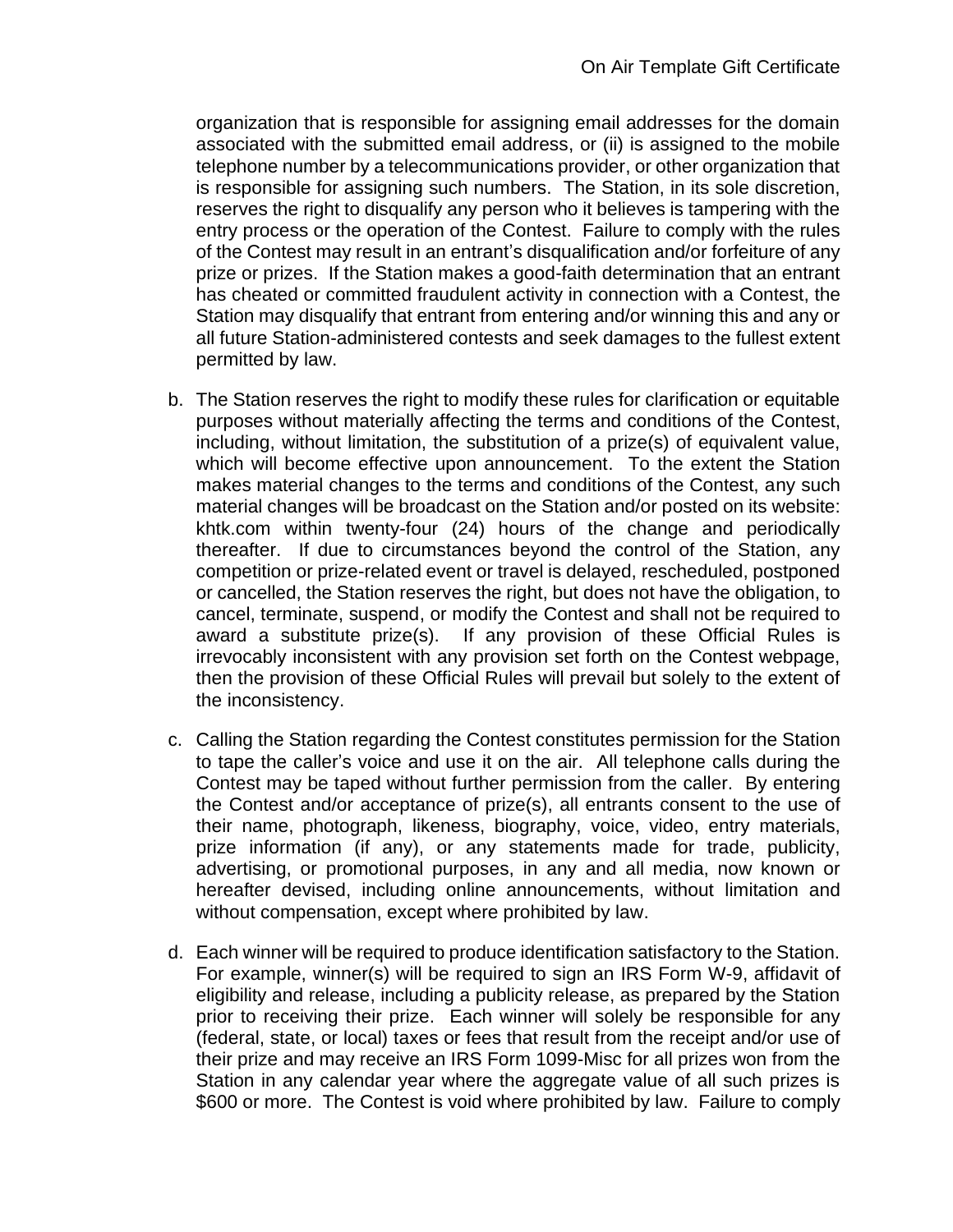with the terms and conditions applicable to Contest entry, including without limitation submitting an incomplete or fraudulent entry, and/or failing to complete the entry process, will result in such Entry being disqualified from such Contest. Any individual(s) that is found to be, or suspected of, tampering with a Contest in any way, including without limitation by making a fraudulent entry, by engaging in any "deal-making" with or between other Contest entrants or third parties, by creating a public hazard, by cheating, by engaging in improper or illegal activity, by causing interference with or the destruction of property and/or utilized public safety resources will be disqualified from participating and/or winning any prize(s), as applicable, and may be banned from any future participation in any Contest as determined by Station at its sole discretion and on a case-by-case basis.

- e. Participation in a Contest and/or acceptance of prize(s) constitutes agreement by entrant and/or winner (and by winner's guest(s) if applicable) release, forever discharge, indemnify, and hold harmless Station, its affiliates, parents, assigns, successors, employees, participating Contest Sponsors, agents and all others connected with them and the Contest (the "Released Parties") from any and all liability, claims, actions, and damages sustained or incurred by participation in the said Contest, and the receipt and use of any prize(s) awarded (if any) through such Contest arising in any manner whatsoever, including but not limited to an act or omission, whether negligent, intentional or otherwise caused by Station, its affiliates, parents, assigns, successors, employees, sponsors, agents and all others connected with them and the Contest.
- f. The Released Parties are not responsible for (i) typographical or other errors in the printing, the offering, or the administration of the Contest or in the announcement of a prize; (ii) incorrect or inaccurate information, human error, failure, or omission; (iii) unauthorized human intervention; (iv) lost, stolen, mangled, misdirected, illegible, incomplete, or late entries; (v) entries not received due to difficulty accessing the internet, service outage or delays, computer difficulties, telephone service outages, delays, busy signals, poor signals or signal interference, accidental disconnection, equipment malfunctions, and any other technological failures; or (vi) any cancellations, delays, diversions, or substitutions or omissions by any transportation providers or any other persons or entities providing any services to Entrant(s) and/or winner(s) (and winner's guest(s) if applicable) including any results thereof such as changes in services or location necessitated by same. Further, the Released Parties are not responsible if any part of a Contest cannot be conducted and/or if a prize, either in whole or in part, cannot be awarded due to acts of God, acts of war, natural disasters, weather, acts of terrorism, or other factors beyond the Released Parties' control.
- g. Except where prohibited, by entering the Contest, each entrant agrees that: (1) any and all disputes, claims and causes of action arising out of or connected with this Contest or any prize(s) awarded shall be resolved individually, without